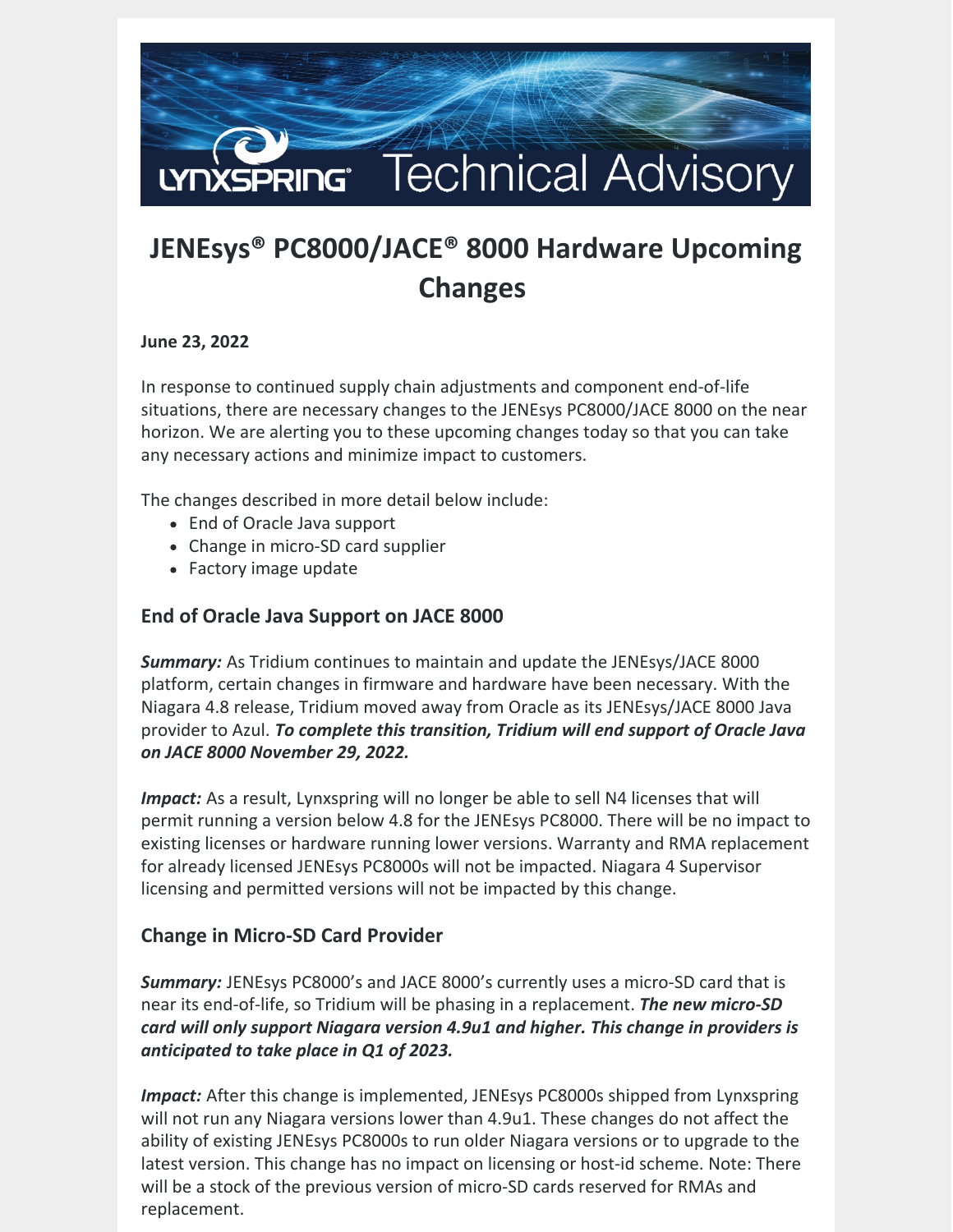#### **Image Update**

*Summary:* As a result of these Java and Micro-SD Provider changes, we will be updating the JENEsys PC 8000 factory image to Niagara 4.9u1. *This change is expected to be completed by the end of Q2 2022.*

**Impact:** This image update should have no impact on the normal process of commissioning a JENEsys PC8000 sent from Lynxspring to Niagara 4.9u1 or higher. If there are special circumstance that require commissioning to a version lower than 4.9u1, there is a *clean dist* routine available until November 29, 2022:

- 1. Use PRO Builder/Workbench and *clean dist* version 4.1.27.28.1 to set the unit back to Niagara 4.1
- 2. After this is complete, the unit can be commissioned to any version of N4



Contact our Support Team at **[support@lynxspring.com](mailto:support@lynxspring.com)** and your Lynxspring business representative for assistance and questions.

Thank you for allowing us to serve you and your organization. We appreciate your business!

Sincerely,

Marc Petock Chief Marketing & Communications Officer Lynxspring, Inc. Phone: 877-649-5969 **[marc.petock@lynxspring.com](mailto:marc.petock@lynxspring.com) [www.lynxspring.com](http://r20.rs6.net/tn.jsp?f=001MW1TbgoCTIOpG7_sIy-d2xc7cvfx5aLMnXzX1MJ6y9ChY2tx8aKwqRETc74ZIu3Lo05PgDJLgTL_mVtu3PuYAs6pFuVmEYFlZzmLJtxhrYXpX_uqyMKPIzc1jx6O-PHnhc407731fqGHETBNiKreJ64Z8DjXGk2m7iOqMbQKNL0=&c=_dT6OF6ix049offthOLUD-OZeQKzVaFiSwcJY_aGCSXkZjtA0xQuKg==&ch=JVFTdJ9CSwWH-NeonUMHcvkLSIMGr2dF2NAYTvR1llMYW-mv_nvPlw==)**